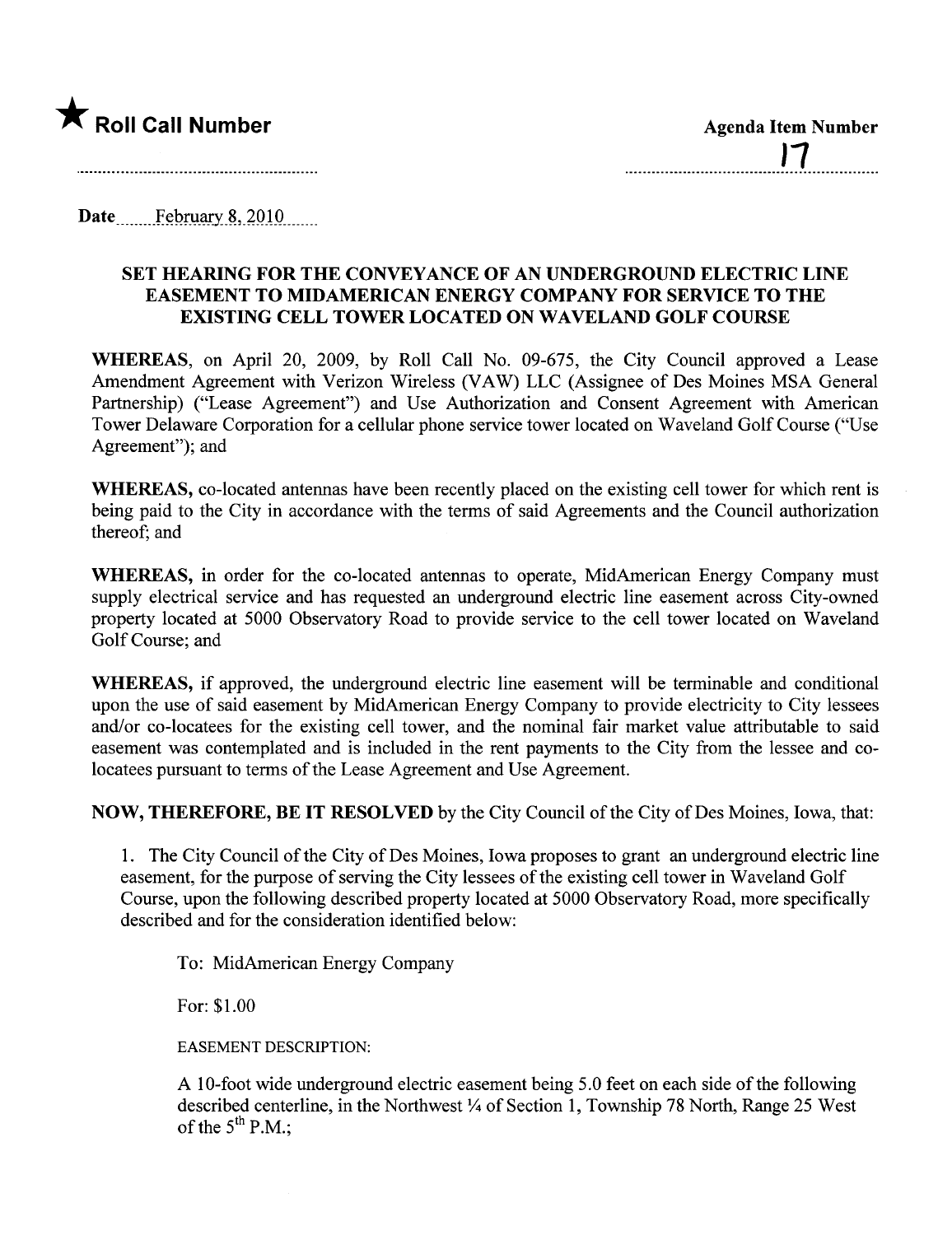

Date February 8, 2010

Beginning at the Southwest corner of Lot 40, Cummins Woods, an Official Plat; thence Northwesterly 110 feet to a point being 45.0 feet North and 100.0 feet West of the Southwest corner of said Lot 40, to the point of terminus, all now included in and forming a part of the City of Des Moines, Polk County, Iowa.

- 2. A public hearing shall be held on February 22, 2010 at 5:00 p.m. in the City Council Chamber, City Hall, 400 Robert D. Ray Drive, Des Moines, Iowa. At that time the City Council wil consider the above-described proposal and any other(s) submitted prior to or during the public hearing.
- 3. The City Clerk is hereby authorized and directed to publish notice of said proposal and hearing in the form hereto attached, all in accordance with Section 362.3 of the Iowa Code.

Moved by substitution of the adopt.

APPROVED AS TO FORM:

Lx. 'k~

Glenna K. Frank Assistant City Attorney

| <b>COUNCIL ACTION</b> | <b>YEAS</b> | <b>NAYS</b> | <b>PASS</b> | <b>ABSENT</b>   |                                                            |
|-----------------------|-------------|-------------|-------------|-----------------|------------------------------------------------------------|
| <b>COWNIE</b>         |             |             |             |                 |                                                            |
| <b>COLEMAN</b>        |             |             |             |                 | I, DIANE R/<br>certify that<br>said City of<br>among other |
| <b>GRIESS</b>         |             |             |             |                 |                                                            |
| <b>HENSLEY</b>        |             |             |             |                 |                                                            |
| <b>MAHAFFEY</b>       |             |             |             |                 |                                                            |
| <b>MEYER</b>          |             |             | IN WITNESS  |                 |                                                            |
| <b>MOORE</b>          |             |             |             |                 | hand and af:<br>above writter                              |
| <b>TOTAL</b>          |             |             |             |                 |                                                            |
| <b>MOTION CARRIED</b> |             |             |             | <b>APPROVED</b> |                                                            |

## **CERTIFICATE**

AUH, City Clerk of said City hereby at a meeting of the City Council of Des Moines, held on the above date, proceedings the above was adopted.

S WHEREOF, I have hereunto set my fixed my seal the day and year first above written.

Mayor | ————————————————————City Clerk